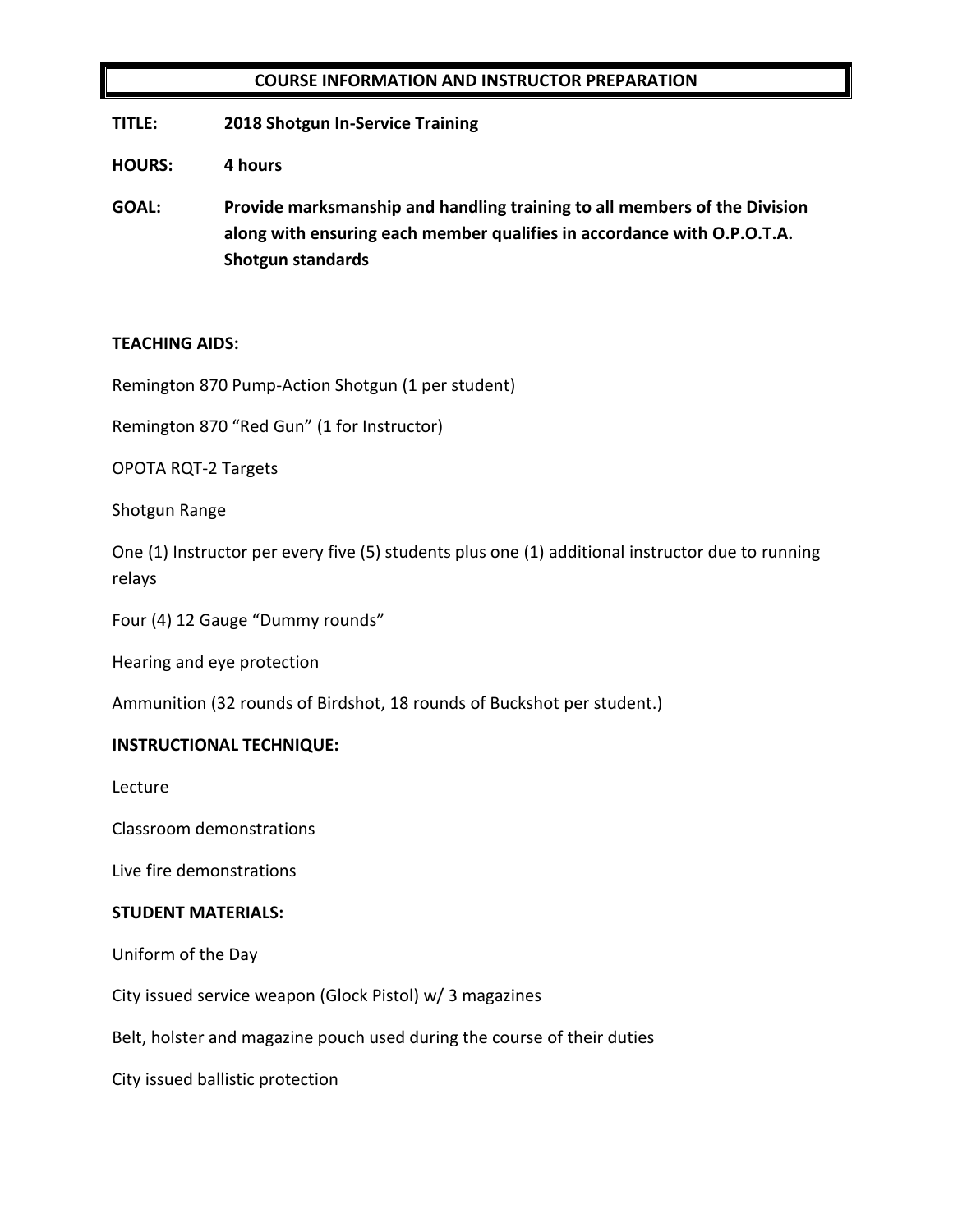#### **REFERENCES**

OPOTA Shotgun Qualification Course: OPOTA Firearms Instructor Manual. (01/01/2013) [www.ohioattorneygeneral.gov/Law-enforcement/Services-for-Law-Enforcement](http://www.ohioattorneygeneral.gov/Law-enforcement/Services-for-Law-Enforcement)

Police One Article by Captain Marshall McDonald, August 1, 2004 [https://www.policeone.com/police-products/firearms/articles/90794-Loading-and-Unloading](https://www.policeone.com/police-products/firearms/articles/90794-Loading-and-Unloading-the-Police-Shotgun/)[the-Police-Shotgun/](https://www.policeone.com/police-products/firearms/articles/90794-Loading-and-Unloading-the-Police-Shotgun/)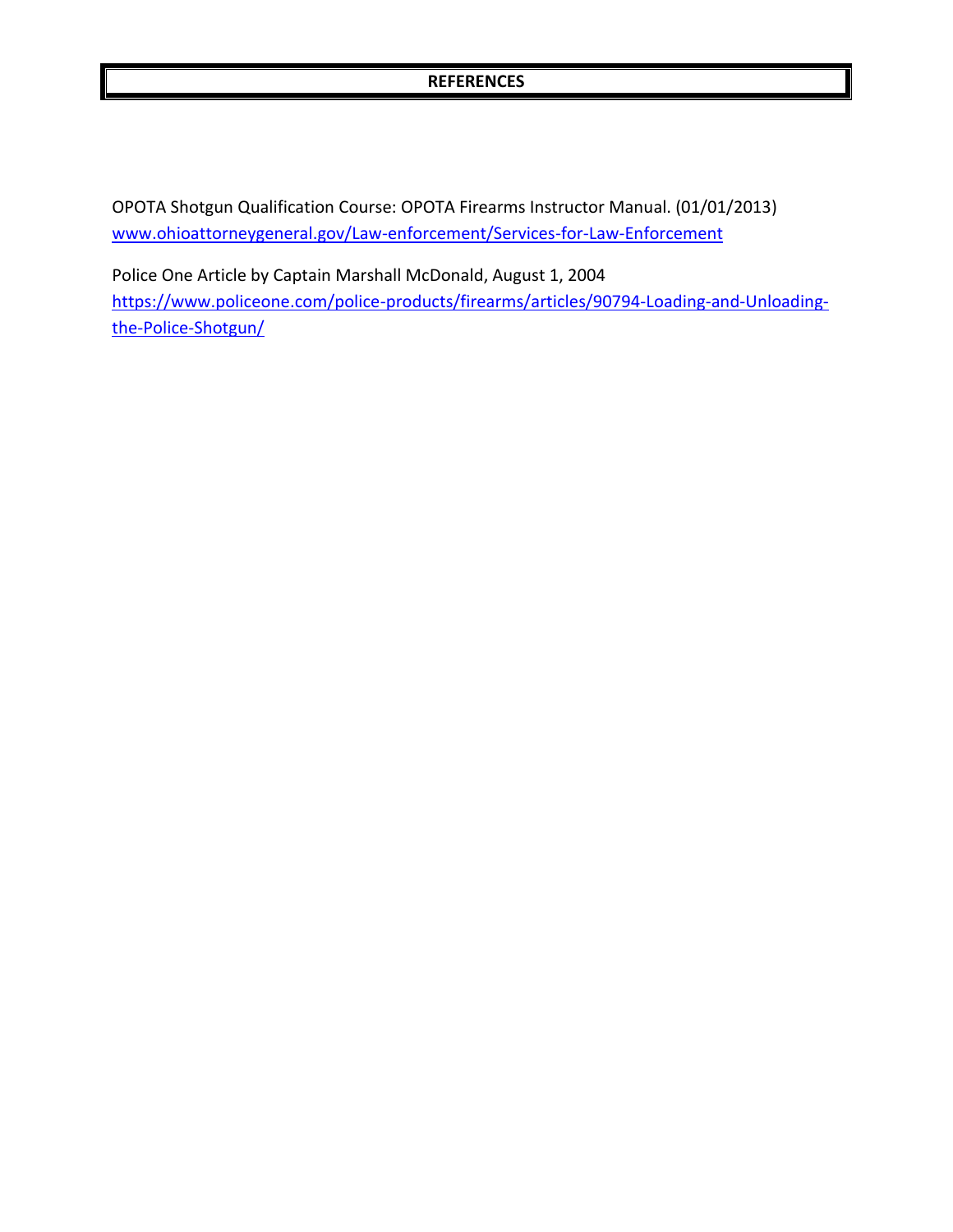## **STUDENT PERFORMANCE OBJECTIVES**

- 1. Using a Remington 870 Pump Action Shotgun the student will successfully quality by passing the O.P.O.T.A. requalification course of fire, effective January 1, 2013.
- 2. The student will understand and follow all safety rules when handling firearms
- 3. The student will demonstrate proper use of stance, grip, sight alignment, sight picture, trigger management and after action while using the Remington 870 Pump Action Shotgun
- 4. The student will demonstrate proper loading of the Remington 870 Pump Action Shotgun
- 5. The student will demonstrate proper unloading of the Remington 870 Pump Action Shotgun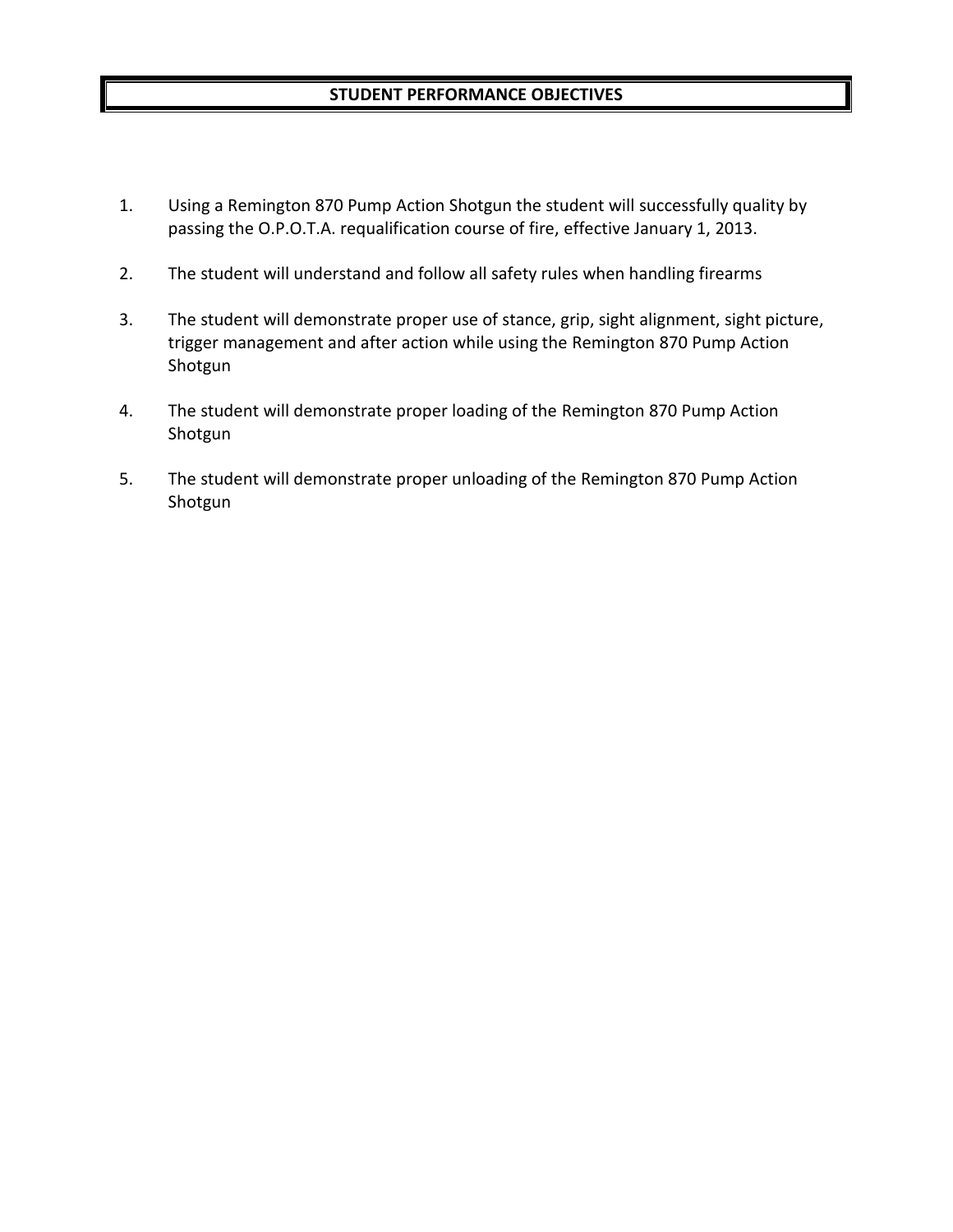| Ι.  | <b>INTRODUCTION</b>                                                                                                                                             | <b>INSTRUCTOR(S)</b>                        |
|-----|-----------------------------------------------------------------------------------------------------------------------------------------------------------------|---------------------------------------------|
|     | A. Cleveland Division of Police Ordnance Unit                                                                                                                   |                                             |
|     | <b>B. 2018 Shotgun In-Service</b>                                                                                                                               |                                             |
|     | C. Purpose of Course                                                                                                                                            |                                             |
|     | 1.<br>To familiarize the student with the proper use of<br>Remington 870 pump action shotgun and to have them<br>successfully re-qualify as per OPOTA standards |                                             |
|     | D. Student Performance Objectives                                                                                                                               | SEE SPO's                                   |
| II. | <b>PRESENTATION</b>                                                                                                                                             | <b>SHOTGUN RANGE</b>                        |
|     | A. Four primary firearms safety rules                                                                                                                           |                                             |
|     | 1.<br>Treat all firearms as if they were loaded / know the<br>status of your firearm                                                                            |                                             |
|     | 2.<br>Keep your finger off the trigger and outside the trigger<br>guard until you have made the conscious decision to shoot                                     |                                             |
|     | 3.<br>Keep your firearm pointed in a safe direction,<br>predetermined by your environment and situation.                                                        |                                             |
|     | Be aware of your surroundings, target, backstop, and<br>4.<br>beyond                                                                                            |                                             |
|     | <b>B.</b> Conditions of the Shotgun                                                                                                                             | <b>DEMONSTRATE</b>                          |
|     | Students will determine the condition by using the<br>1.<br>acronym S.C.A.M.                                                                                    | <b>Using "Red Gun"</b><br><b>Dummy Ammo</b> |
|     | <b>S.C.A.M.</b><br>2.                                                                                                                                           |                                             |
|     | a) Safety                                                                                                                                                       |                                             |
|     | The safety will either be On or Off<br>(1)                                                                                                                      |                                             |
|     | b) Chamber                                                                                                                                                      |                                             |
|     |                                                                                                                                                                 |                                             |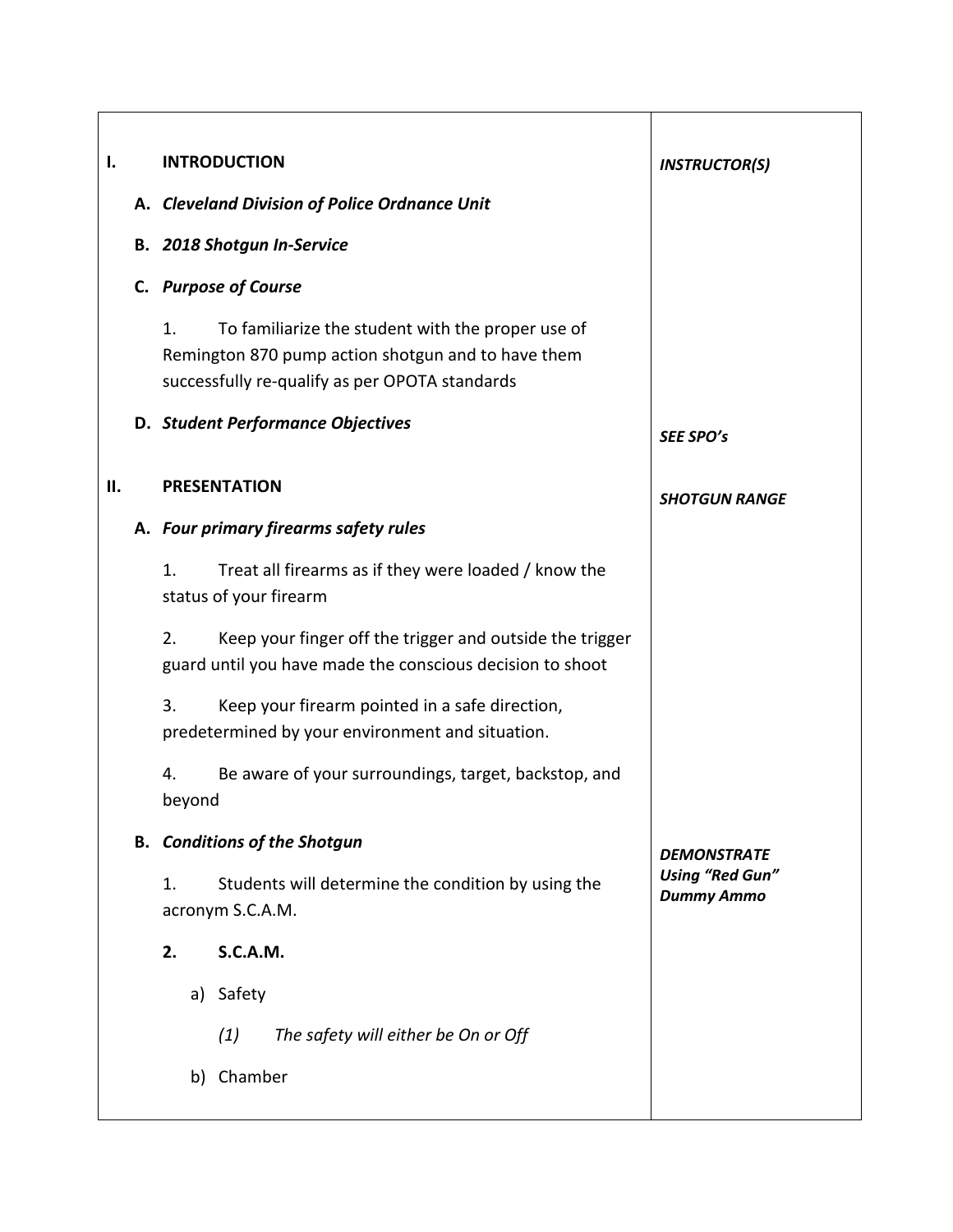|    |    | (1)                    | The Chamber will either be Loaded or Unloaded |
|----|----|------------------------|-----------------------------------------------|
|    |    | c) Action              |                                               |
|    |    | (1)                    | The Action will either be Open or Closed      |
|    |    |                        | d) Magazine Tube                              |
|    |    | (1)<br><b>Unloaded</b> | The Magazine Tube will either be Loaded or    |
| 3. |    | <b>Condition #1</b>    |                                               |
|    |    | a) Safety - off        |                                               |
|    |    |                        | b) Chamber-loaded                             |
|    | c) |                        | Action - closed                               |
|    |    |                        | d) Magazine Tube - loaded                     |
| 4. |    | <b>Condition #2</b>    |                                               |
|    |    | a) Safety - on         |                                               |
|    |    |                        | b) Chamber-loaded                             |
|    | c) |                        | Action - closed                               |
|    |    |                        | d) Magazine Tube - loaded                     |
| 5. |    | <b>Condition #3</b>    |                                               |
|    |    | a) Safety - on         |                                               |
|    |    |                        | b) Chamber-unloaded                           |
|    | C) |                        | Action - closed                               |
|    |    |                        | d) Magazine Tube - loaded                     |
| 6. |    | <b>Condition #4</b>    |                                               |
|    |    | a) Safety - on         |                                               |
|    |    |                        | b) Chamber-unloaded                           |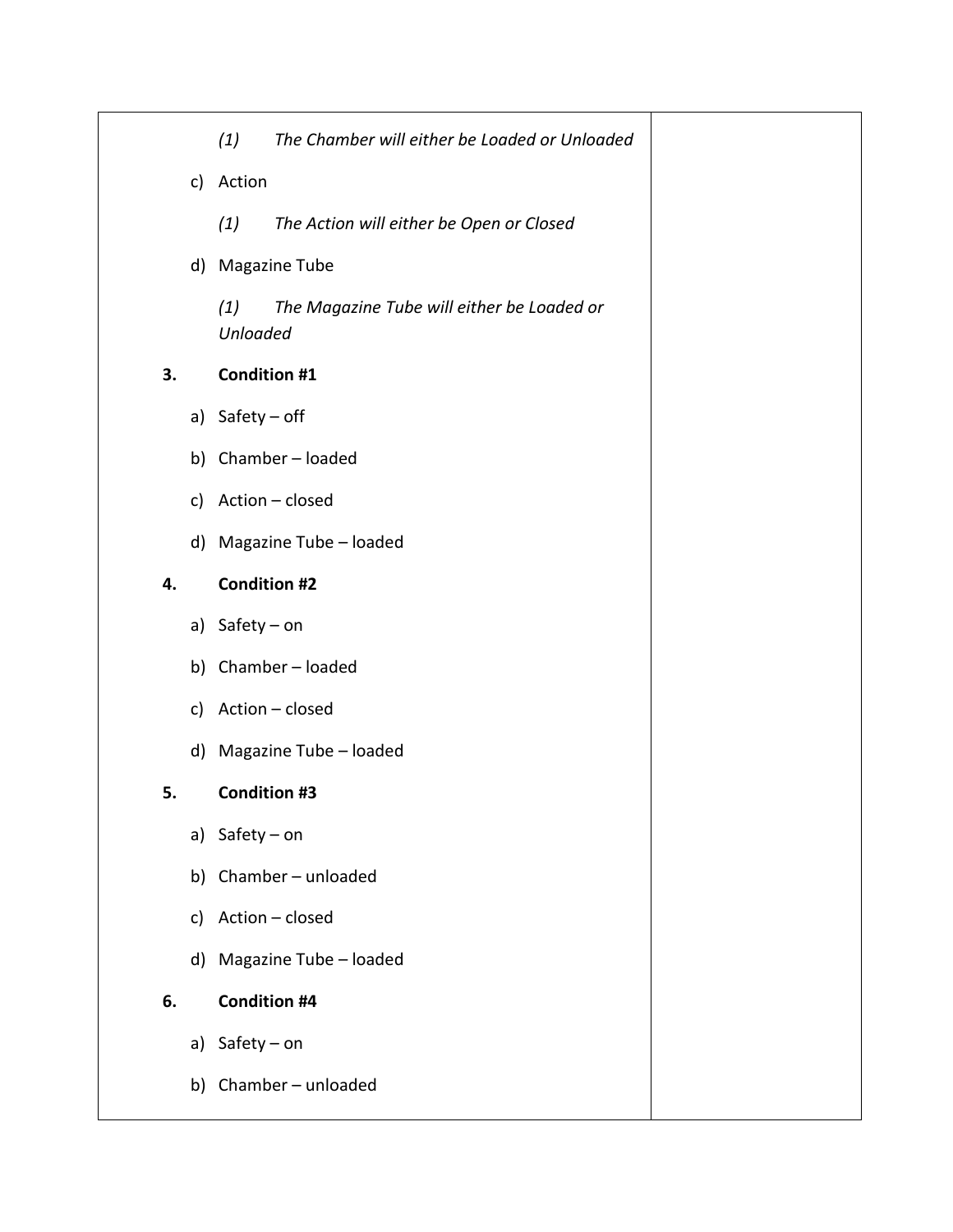- c) Action open
- d) Magazine Tube unloaded

# **C.** *Clearing Process for the Shotgun*

1. Students will ensure the shotgun is safe and clear upon handling it utilizing the safety mantra of Safety, Ammo, Action, Inspect

## **2. Safety:**

a) Student will ensure the safety is on

b) Student will treat all firearms as if they were loaded / know the status of your firearm

c) Student will keep your finger off the trigger and outside the trigger guard until you have made the conscious decision to shoot

d) Student will keep your firearm pointed in a safe direction, predetermined by your environment and situation

e) Student will be aware of your surroundings, target, backstop, and beyond

### **3. Ammo:**

a) The Remington 870 shotgun does not permit the removal of ammunition from the magazine tube while the action is closed

### **4. Action:**

a) Student will depress the action release located on the left side of the shotgun just forward of the trigger guard with their strong side hand; trigger finger

b) Student will bring the action back approximately halfway and observe whether there is a cartridge being extracted from the chamber

## *DEMONSTRATE Using "Red Gun" "Dummy Ammo"*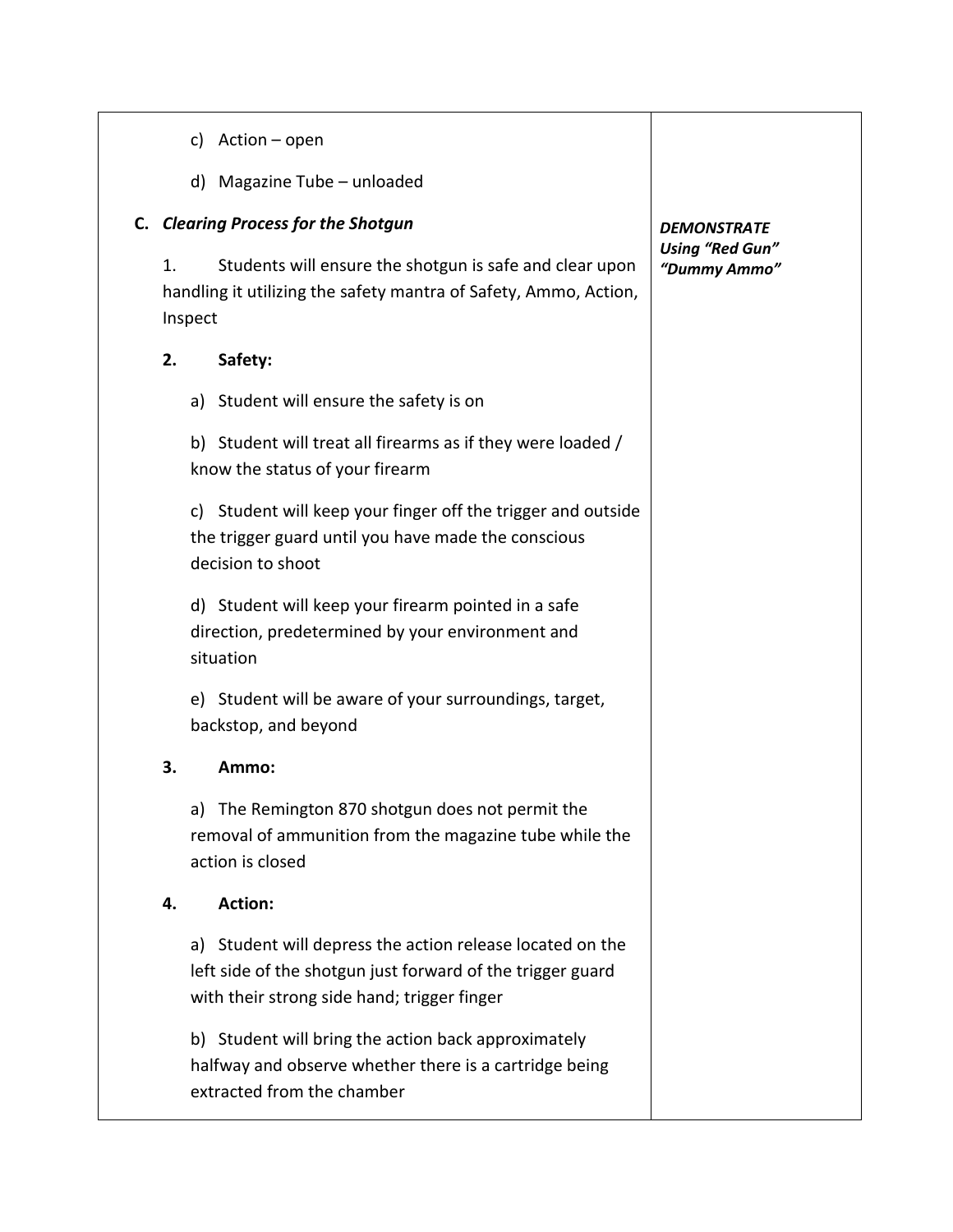c) Student will reset the cartridge back into the magazine tube past the shell latch by pushing it forward with the support hand thumb until they feel and hear a click

d) Student will continue to bring the action rearward and remove the cartridge from the ejection port if one is being extracted

*(1) It is recommended to use their index finger and thumb on the back portion of the foreend while cupping the remaining fingers around the ejection port to retain the cartridge was it is extricated completely*

e) Student while finish bringing the action to the most rearward position

f) Student will push the carrier up

g) Student will remove all ammunition that remains in the magazine tube by pushing in on the right shell latch located on the inside of the loading port

- h) Right handed students will use their left thumb
- i) Left handed students will use their right index finger

# **5. Inspect:**

a) Student will visibly/physically inspect the chamber and magazine tube to ensure they are clear

b) Student will break their focal attention by looking away

c) Student will visibly/physically inspect the chamber and magazine tube to ensure they are clear a second time to confirm they are both clear

d) Student will verbally announce clear if the shotgun is determine to be safe and clear

# **D.** *Loading the Shotgun*

**1. Administrative Load**

*DEMONSTRATE Using "Red Gun" "Dummy Ammo"*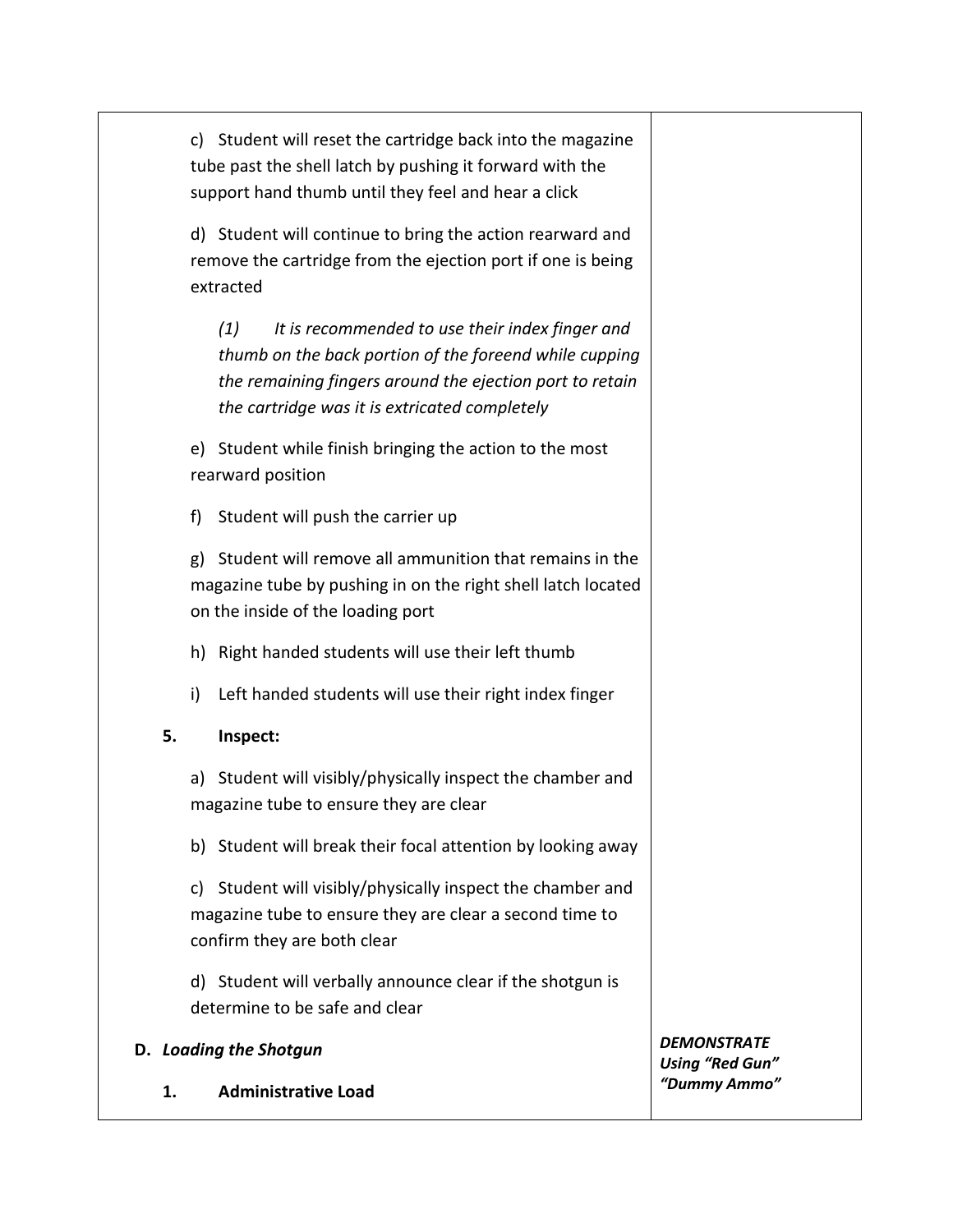|    | The shotgun will be in Condition 4<br>a)                                                                                                                                  | <b>Students will practice</b>                                    |
|----|---------------------------------------------------------------------------------------------------------------------------------------------------------------------------|------------------------------------------------------------------|
|    | b) The student will follow all safety rules                                                                                                                               | conditions using<br><b>Remington 870 Shotgun</b><br>and birdshot |
|    | The student will visually verify no ammunition is being<br>C)<br>loaded into the chamber while closing the "action" and<br>ensure it is locked                            |                                                                  |
|    | d) The student will load the type and amount of<br>ammunition as instructed into the magazine tube ensuring<br>each cartridge is pushed past the shell latches            |                                                                  |
| 2. | <b>Combat Load</b>                                                                                                                                                        |                                                                  |
|    | a) Used when engaged is a shooting or range course of<br>fire and the shotgun has run out of ammunition                                                                   |                                                                  |
|    | The shotgun will be in Condition 4<br>b)                                                                                                                                  |                                                                  |
|    | Muzzle remains pointed at the threat or target<br>C)                                                                                                                      |                                                                  |
|    | d) Cup a cartridge in the reactionary hand between the<br>index and pinky fingers                                                                                         |                                                                  |
|    | e) Place a cartridge directly into the ejection port with the<br>action to the rear due to the shotgun being depleted of all<br>ammunition                                |                                                                  |
|    | (1)<br>If the brass of the cartridge is toward the index<br>finger the shooter should come over the top of the<br>receiver and place the cartridge into the ejection port |                                                                  |
|    | (2)<br>If the brass of the cartridge is toward the pinky<br>finger the shooter should come under the receiver and<br>place the cartridge into the ejection port           |                                                                  |
|    | Run the action forward chambering the cartridge<br>f)                                                                                                                     |                                                                  |
| 3. | <b>Tactical Load</b>                                                                                                                                                      |                                                                  |
|    | a) Used when engaged is a shooting or range course of<br>fire and the shooter has discharged ammunition, but has<br>not ran empty                                         |                                                                  |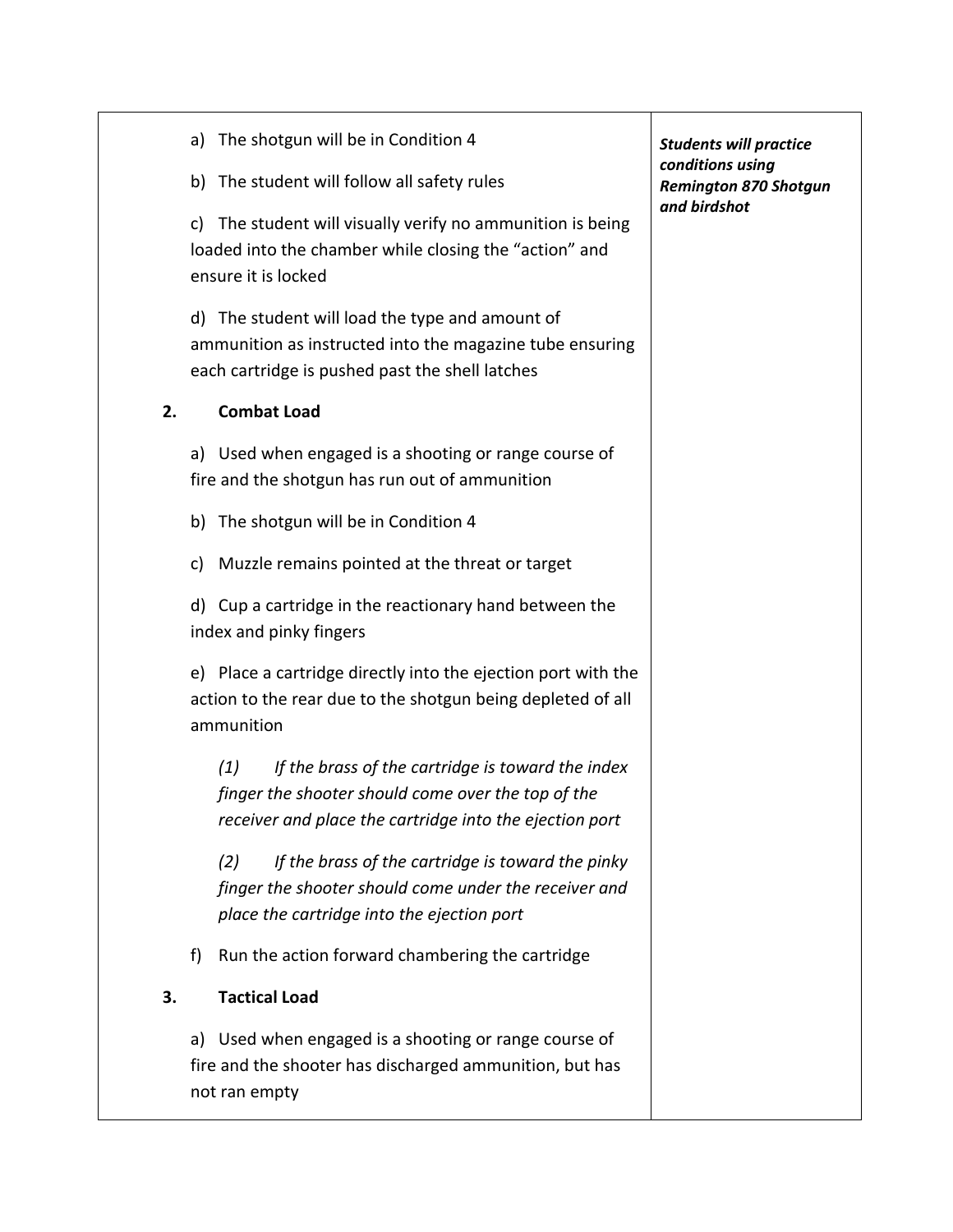|    | b) The shotgun can be in any Condition other than<br>Condition 4                                                                           |                                                       |
|----|--------------------------------------------------------------------------------------------------------------------------------------------|-------------------------------------------------------|
|    | c) Muzzle remains pointed at the threat or target                                                                                          |                                                       |
|    | d) Place cartridge(s) into the magazine tube to keep the<br>shotgun fully loaded (fed) with ammunition or replenish<br>what has been fired |                                                       |
|    | E. Fundamentals of Shotgun Marksmanship                                                                                                    | <b>DEMONSTRATE</b>                                    |
| 1. | <b>Proper stance</b>                                                                                                                       | <b>Using "Red Gun"</b>                                |
|    | a) Squared up on the target                                                                                                                | <b>Students will practice</b>                         |
|    | b) Chest toward the target is the ideal stance                                                                                             | getting into proper stance<br>using                   |
|    | (1)<br>This stance may need to be modified depending                                                                                       | <b>Remington 870 Shotgun</b><br>while the instructors |
|    | on shooters physical build and "natural point of aim"                                                                                      | provide feedback,<br>guidance & suggestions           |
|    | (a) Shooting stance that minimizes the effects of<br>body movement on the firearm's impact point                                           |                                                       |
|    | c) Feet shoulder width apart                                                                                                               |                                                       |
|    | d) Transfer weight forward on balls of the feet                                                                                            |                                                       |
|    | e) Bend slightly at the waist                                                                                                              |                                                       |
| 2. | <b>Proper grip</b>                                                                                                                         |                                                       |
|    | a) Strong hand (same side as shoulder mounting) on the<br>pistol grip                                                                      |                                                       |
|    | b) Reactionary hand on the fore-end                                                                                                        |                                                       |
| 3. | <b>Mounting the Shotgun</b>                                                                                                                |                                                       |
|    | a) Stock positioned high on the shoulder "in the pocket"                                                                                   |                                                       |
|    | As close to the center of chest as possible<br>(1)                                                                                         |                                                       |
|    | Each shooters proper position "pocket" can be<br>(2)<br>different                                                                          |                                                       |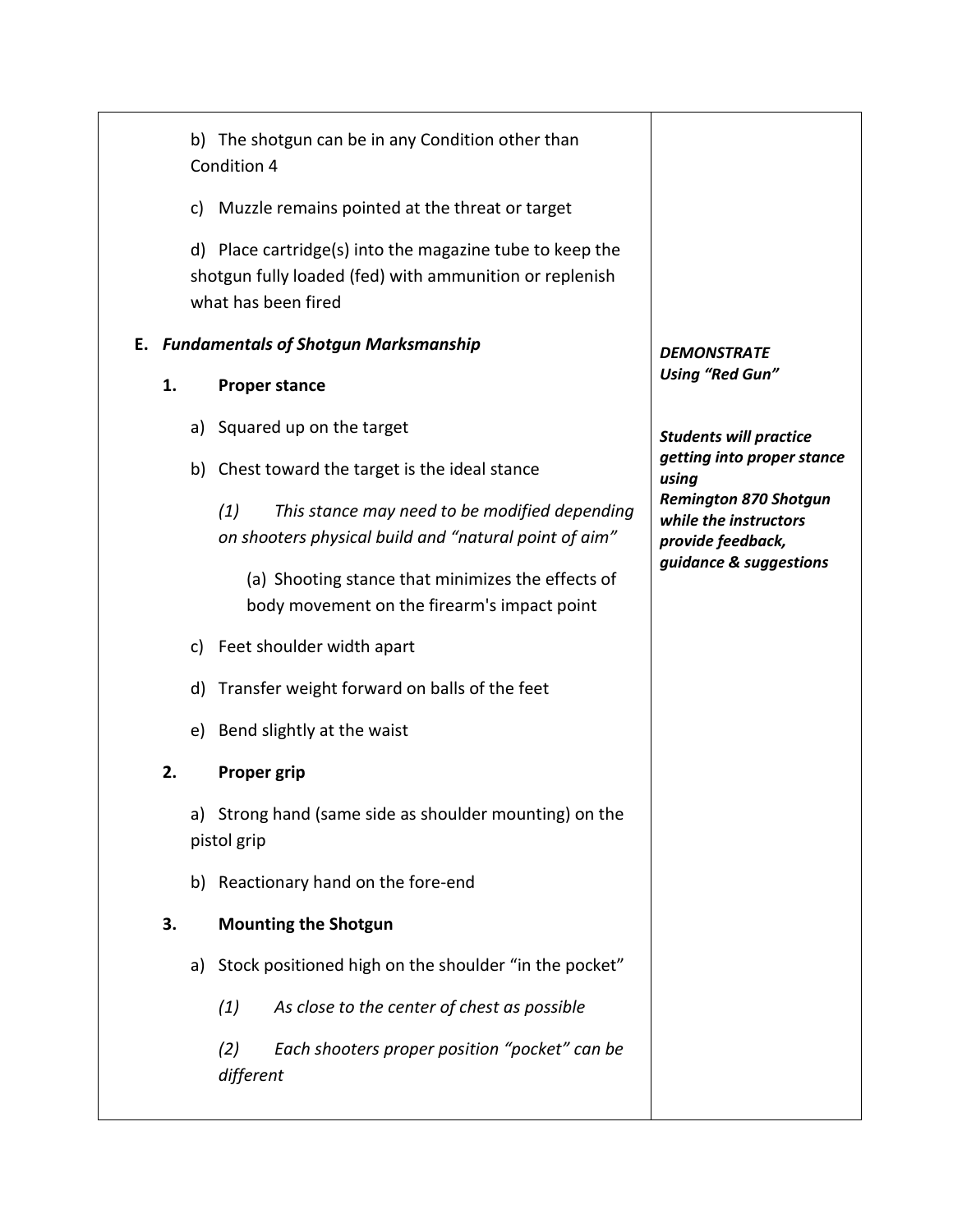*(3) Ideal placement is based on each shooters physical build* 

b) Cheek placed firm against the stock

## **4. Proper sight alignment**

a) Shooter needs to center the front bead sight and rear flat notch sight

b) The bottom of the front sight bead needs to be flush to the top of the rear flat notch sight

## **5. Proper sight picture**

a) Shooter verifies the target as a target and/or threat

b) Shooter properly mounts the shotgun

c) Shooter must focus on the front sight while still seeing the rear sight and target slightly blurry

# **6. Trigger Management**

a) Apply smooth and steady pressure directly rearward on the trigger in such a manner as to not disturb

- *(1) Sight alignment*
- *(2) Sight picture*

b) Steady pressure must be continued to the trigger until the shot breaks

c) Additional pressure shall be avoided by the strong and reactionary hands

d) Pressure shall be continued to rear as the break of the shot for proper follow through

e) The trigger shall be released back forward and reset during the cycling of the action to ensure they are prepared to fire a follow up shot if required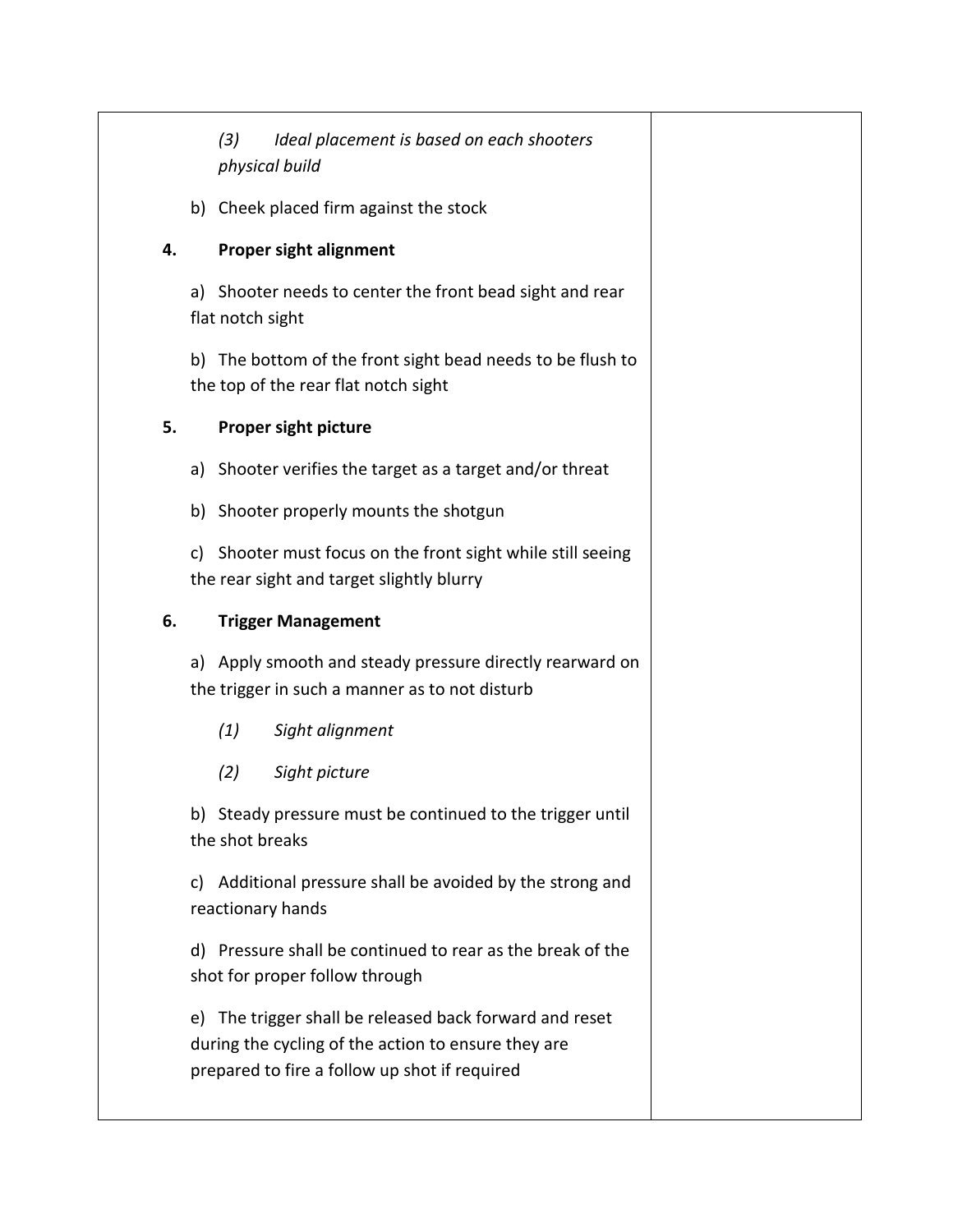# **7. Cycling of the action**

a) Required action to load the chamber, eject a cartridge, or eject a spent cartridge and reload the chamber with a live cartridge

b) Cycling the action during recoil, returning to the proper sight picture, and prepared to fire another shot if needed (after threat reassessment)

- c) Methods to release action
	- *(1) Action release lever*

(a) Left side of the shotgun at the front of the trigger guard

*(2) Pulling the trigger*

(a) This method shall only be used when properly discharging the shotgun for just cause

# **8. Shotgun Presentation Positions**

a) Low ready

*(1) Stock tucked in the "pocket" 45 degree angle toward the ground* 

b) High ready

*(1) Nearly on sights, muzzle dipped slightly (approximately 1 inch), proper stance and grip*

c) Full presentation

*(1) On target, on sights, proper stance, grip, sight picture, finger on the safety (assessing "threat"/ prepared to fire if needed)*

# **9. After Action**

a) Once the shooter has determined the threat is no longer a threat they shall ensure of 360 degree awareness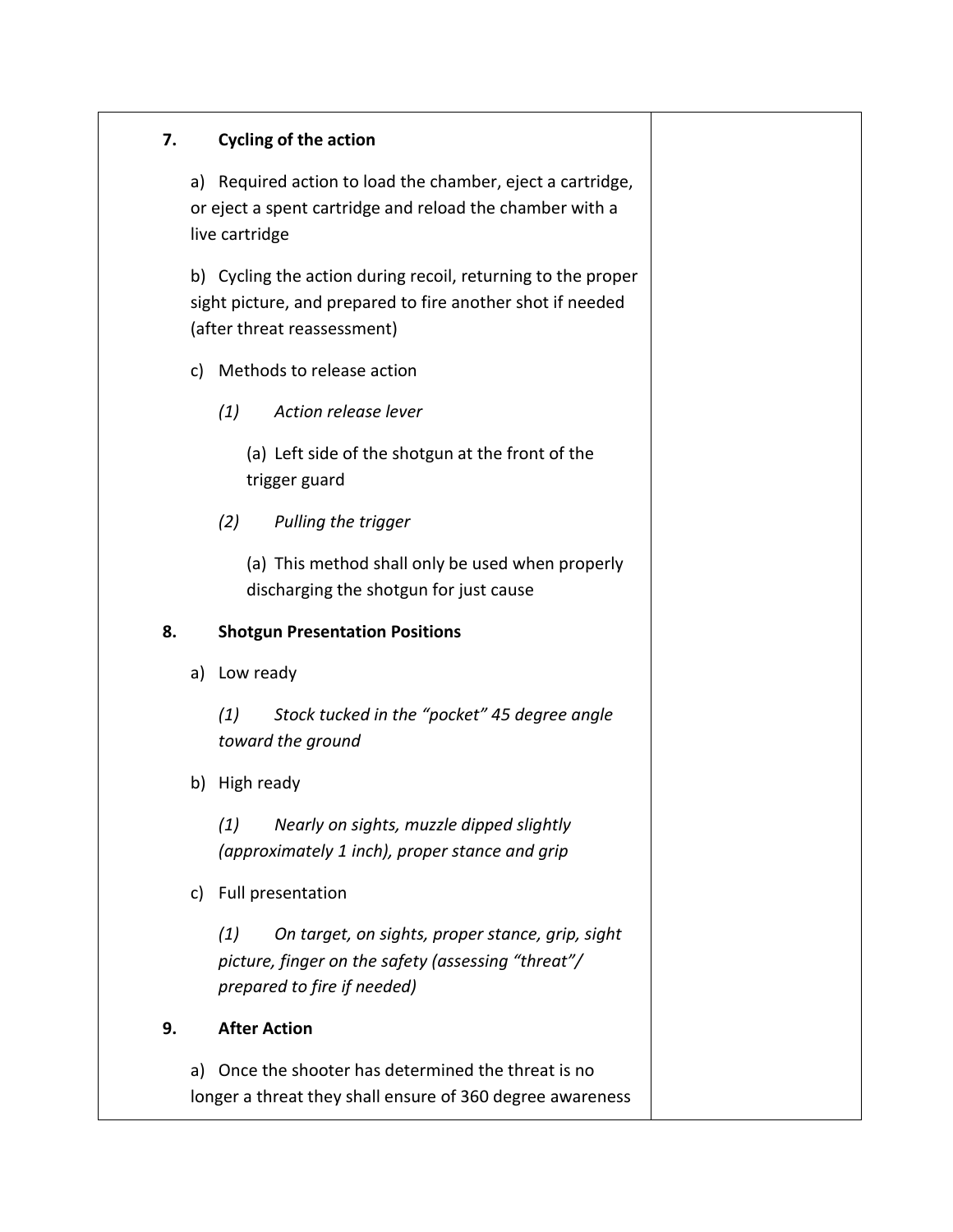|                   | b) Shooter shall:                                                                                                                                                       |                                                                                          |
|-------------------|-------------------------------------------------------------------------------------------------------------------------------------------------------------------------|------------------------------------------------------------------------------------------|
|                   | (1)<br>With the shotgun still mounted, place the safety<br>on                                                                                                           |                                                                                          |
|                   | (2)<br>Lift their head from the stock while dipping the<br>muzzle slightly                                                                                              |                                                                                          |
|                   | (3)<br>Scan and assess the area to the right and left<br>while taking and releasing a deep breath                                                                       |                                                                                          |
|                   | (4)<br>Lower the muzzle to the Sul position                                                                                                                             |                                                                                          |
|                   | (a) Modified hand position is permitted as long as<br>the shooter maintains control of the shotgun                                                                      |                                                                                          |
|                   | (5)<br>Check muzzle to ensure it is pointed straight<br>down between feet                                                                                               |                                                                                          |
|                   | (6)<br>Continue to breathe slowly and controlled while<br>pivoting either back or forward 180 degrees with one<br>foot to assess the entire area for additional threats |                                                                                          |
|                   | (7)<br>Remain in position sul while scanning unless you<br>encounter a threat                                                                                           |                                                                                          |
|                   | (8)<br>After situational assessment return to your<br>original position at the low ready                                                                                |                                                                                          |
|                   | <b>PRACTICE DRILLS</b>                                                                                                                                                  |                                                                                          |
|                   | A. Loading / Unloading                                                                                                                                                  |                                                                                          |
| 1.<br>firing line | Students will be instructed to a known distance on the                                                                                                                  | <b>Students will practice</b><br>loading & unloading the<br><b>Remington 870 Shotgun</b> |
| 2.                | Students shall properly load and unload the shotgun as<br>directed by the instructor                                                                                    | birdshot                                                                                 |
|                   | <b>B.</b> Shotgun Conditions                                                                                                                                            | <b>Students will practice</b>                                                            |
| 1.<br>firing line | Students will be instructed to a known distance on the                                                                                                                  | conditions using<br><b>Remington 870 Shotgun</b><br>and birdshot                         |

*III.*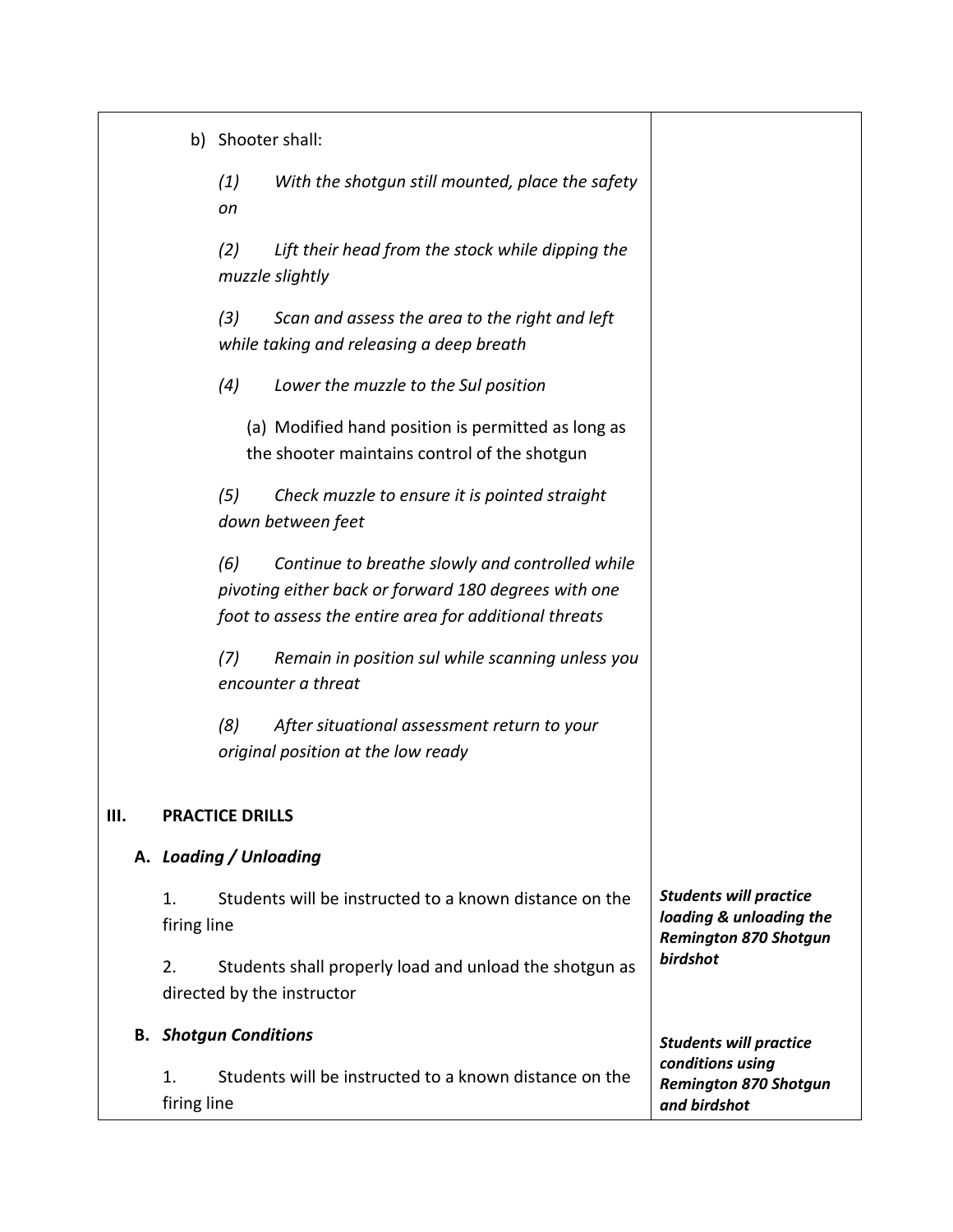2. Students shall properly place the shotgun into a random condition as directed be the instructor

#### **IV. PRACTICE TEST**

- **A.** *Stage 1*
	- 1. 10 foot line
	- 2. 4 seconds
	- 3. 2 rounds
	- 4. Shotgun in condition 3
	- 5. Shotgun in the low ready position
	- 6. On command of fire the shooter shall
		- a) Cycle the action to load a round into the chamber
		- b) Properly mount the shotgun
		- c) Obtain an appropriate sight alignment and sight picture
		- d) Place the safety in the off position
		- e) Fire 1 round into the preferred area of the target

f) Cycle the action ejecting the spent cartridge and chambering the a second cartridge

g) Reobtain an appropriate sight alignment and sight picture

h) Fire a second round into the preferred area of the target

i) Cycle the action ejecting the spent cartridge and chambering the a third cartridge

j) Reobtain an appropriate sight alignment and sight picture and cover the target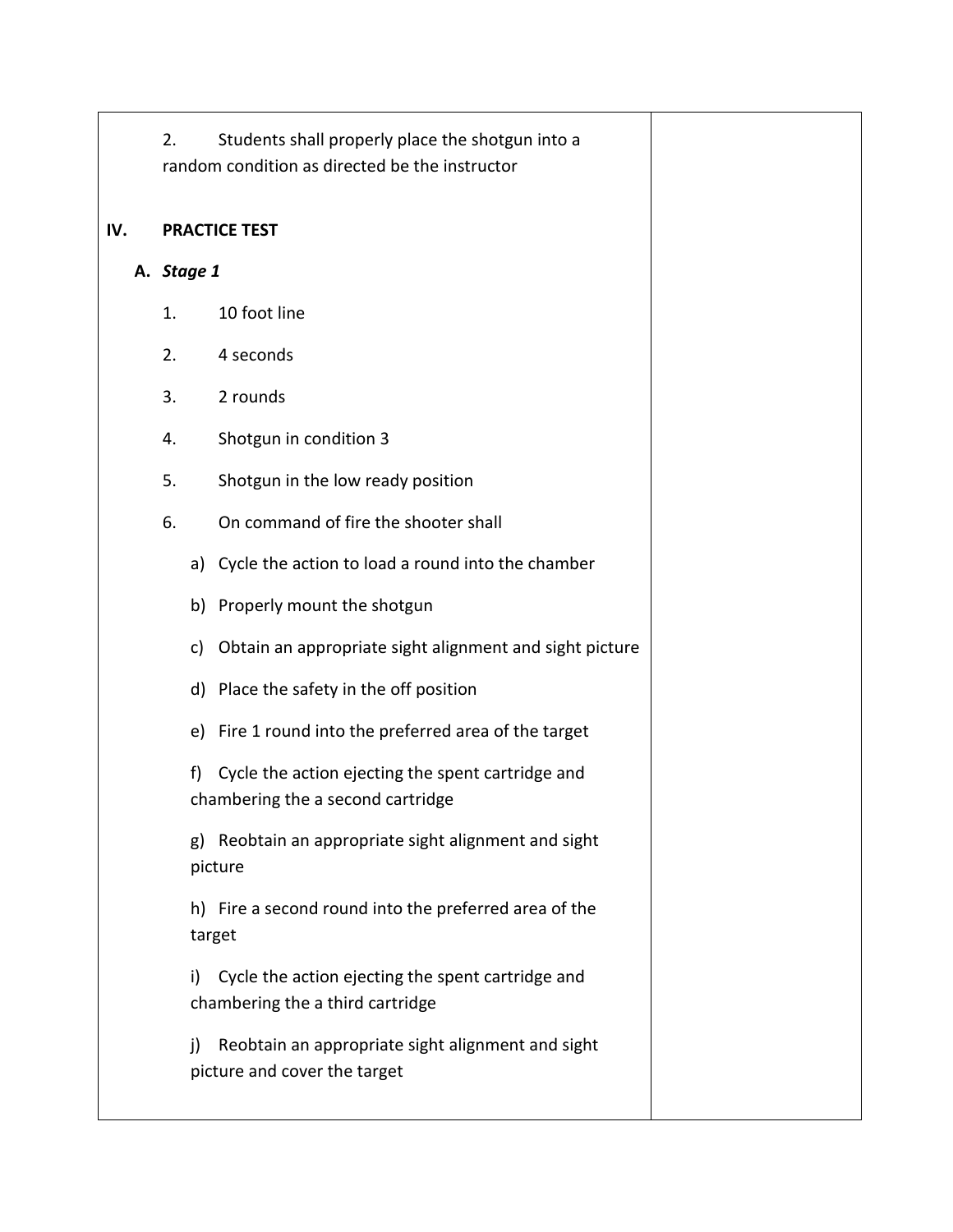|  |  | k) On command properly complete after action |  |
|--|--|----------------------------------------------|--|
|--|--|----------------------------------------------|--|

#### **B.** *Stage 2*

- 1. 20 foot line
- 2. 3 seconds
- 3. 2 rounds
- 4. Shotgun in condition 2
- 5. Shotgun in the high ready position
- 6. On command of fire the shooter shall
	- a) Obtain an appropriate sight alignment and sight picture
	- b) Place the safety in the off position
	- c) Fire 1 round into the preferred area of the target

d) Cycle the action ejecting the spent cartridge and chambering the a second cartridge

e) Reobtain an appropriate sight alignment and sight picture

f) Fire a second round into the preferred area of the target

g) Realizing the shotgun is empty pull the action the rear and leave it open

h) Combat load one cartridge into the ejection port and close the action

i) Tactical load three additional cartridges into the magazine tube

j) Reobtain an appropriate sight alignment and sight picture and cover the target

k) On command properly complete after action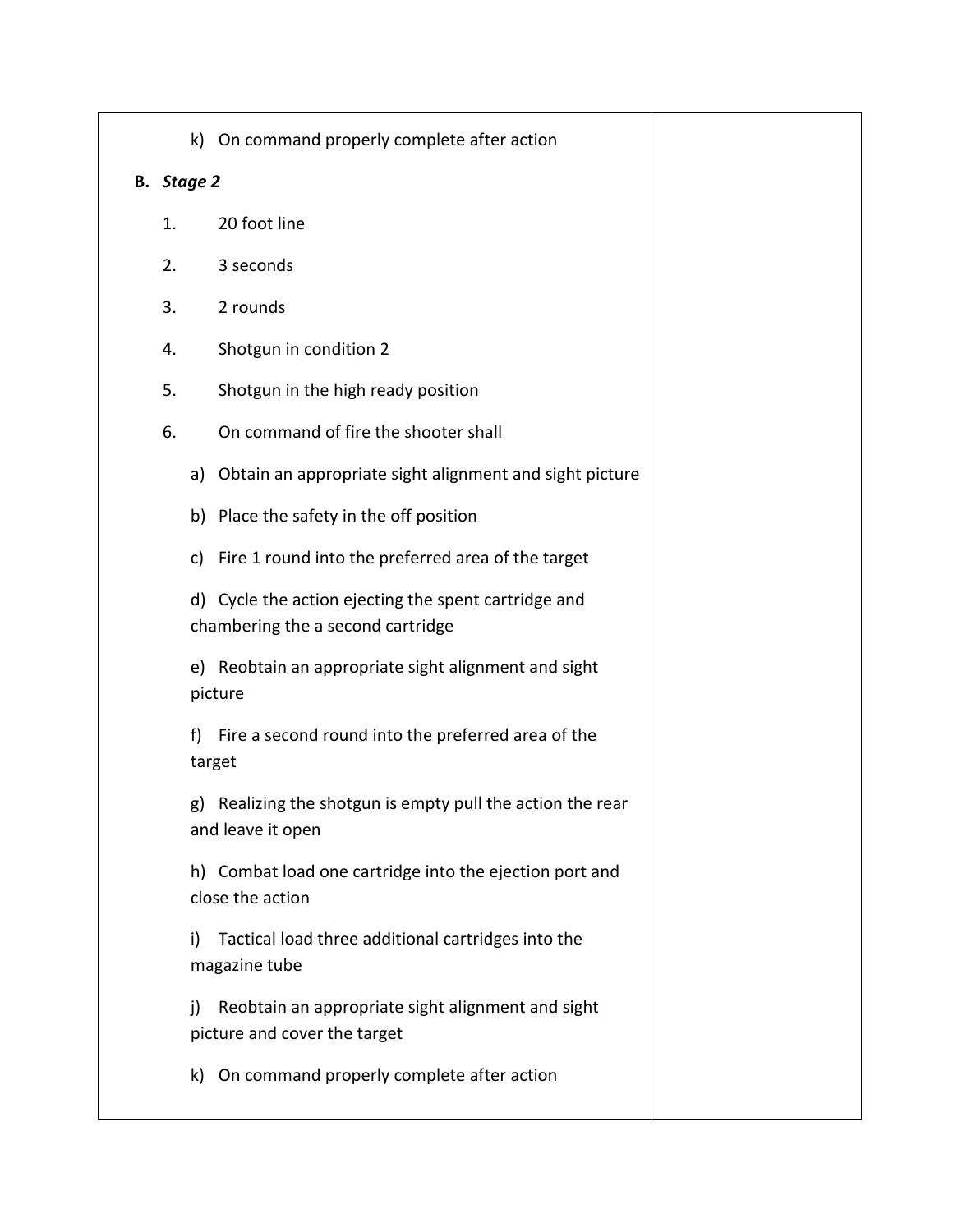#### **C.** *Stage 3*

- 1. 30 foot line
- 2. 3 seconds
- 3. 2 rounds
- 4. Shotgun in condition 2
- 5. Shotgun in the high ready position
- 6. On command of fire the shooter shall
	- a) Obtain an appropriate sight alignment and sight picture
	- b) Place the safety in the off position
	- c) Fire 1 round into the preferred area of the target

d) Cycle the action ejecting the spent cartridge and chambering the a second cartridge

e) Reobtain an appropriate sight alignment and sight picture

f) Fire a second round into the preferred area of the target

g) Realizing the shotgun is empty pull the action to the rear and leave it open

h) Combat load one cartridge into the ejection port and close the action

i) Tactical load three additional cartridges into the magazine tube

j) Reobtain an appropriate sight alignment and sight picture and cover the target

k) On command properly complete after action

l) On command properly unload remaining rounds from shotgun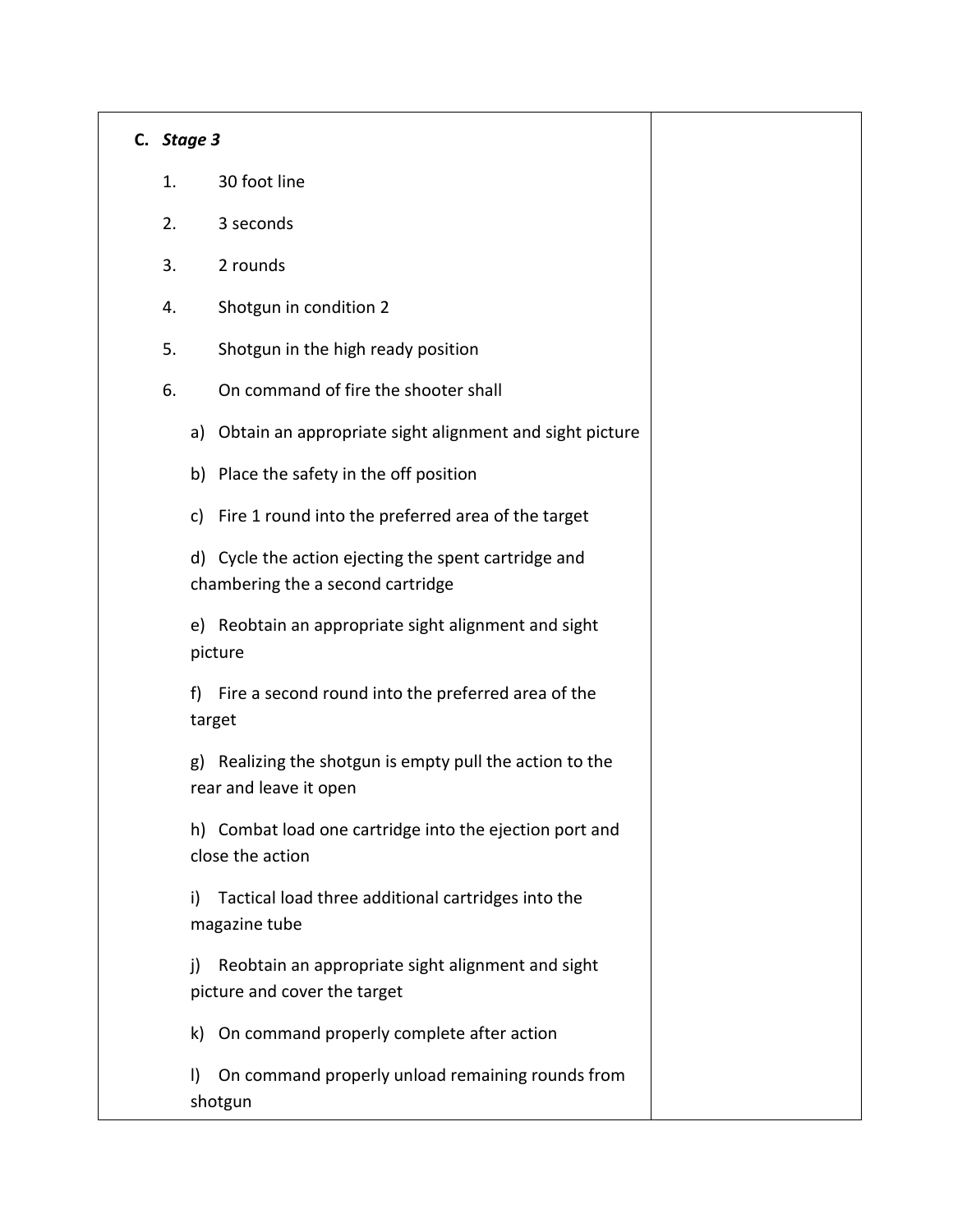## **V. TEST**

## **A.** *Stage 1*

- 1. 10 foot line
- 2. 4 seconds
- 3. 2 rounds
- 4. Shotgun in condition 3
- 5. Shotgun in the low ready position
- 6. On command of fire the shooter shall
	- a) Cycle the action to load a round into the chamber
	- b) Properly mount the shotgun
	- c) Obtain an appropriate sight alignment and sight picture
	- d) Place the safety in the off position
	- e) Fire 1 round into the preferred area of the target
	- f) Cycle the action ejecting the spent cartridge and chambering the a second cartridge
	- g) Reobtain an appropriate sight alignment and sight picture

h) Fire a second round into the preferred area of the target

i) Cycle the action ejecting the spent cartridge and chambering the a third cartridge

j) Reobtain an appropriate sight alignment and sight picture and cover the target

k) On command properly complete after action

# **B.** *Stage 2*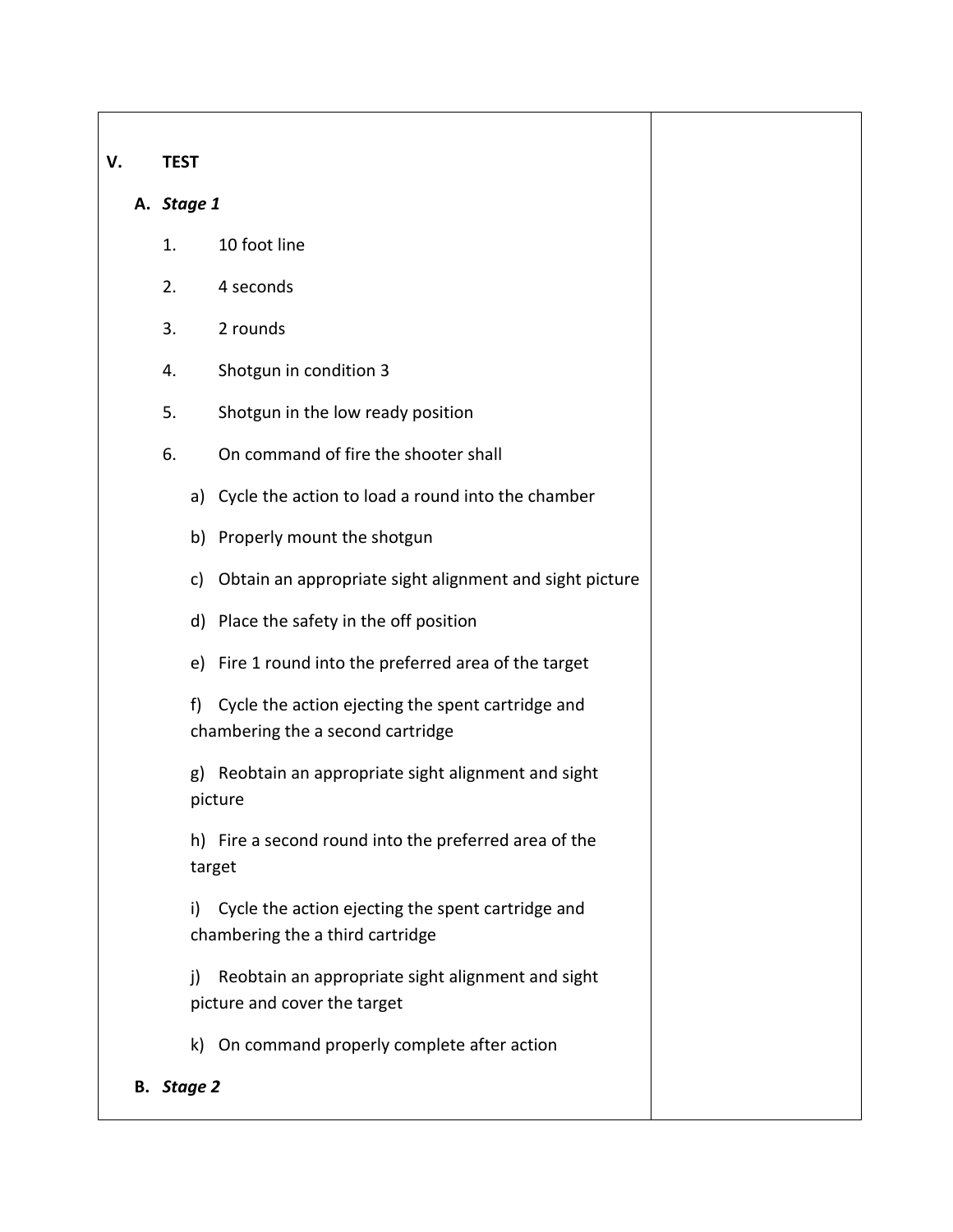- 1. 20 foot line
- 2. 3 seconds
- 3. 2 rounds
- 4. Shotgun in condition 2
- 5. Shotgun in the high ready position
- 6. On command of fire the shooter shall
	- a) Obtain an appropriate sight alignment and sight picture
	- b) Place the safety in the off position
	- c) Fire 1 round into the preferred area of the target

d) Cycle the action ejecting the spent cartridge and chambering the a second cartridge

e) Reobtain an appropriate sight alignment and sight picture

f) Fire a second round into the preferred area of the target

g) Realizing the shotgun is empty pull the action the rear and leave it open

h) Combat load one cartridge into the ejection port and close the action

i) Tactical load three additional cartridges into the magazine tube

j) Reobtain an appropriate sight alignment and sight picture and cover the target

k) On command properly complete after action

# **C.** *Stage 3*

1. 30 foot line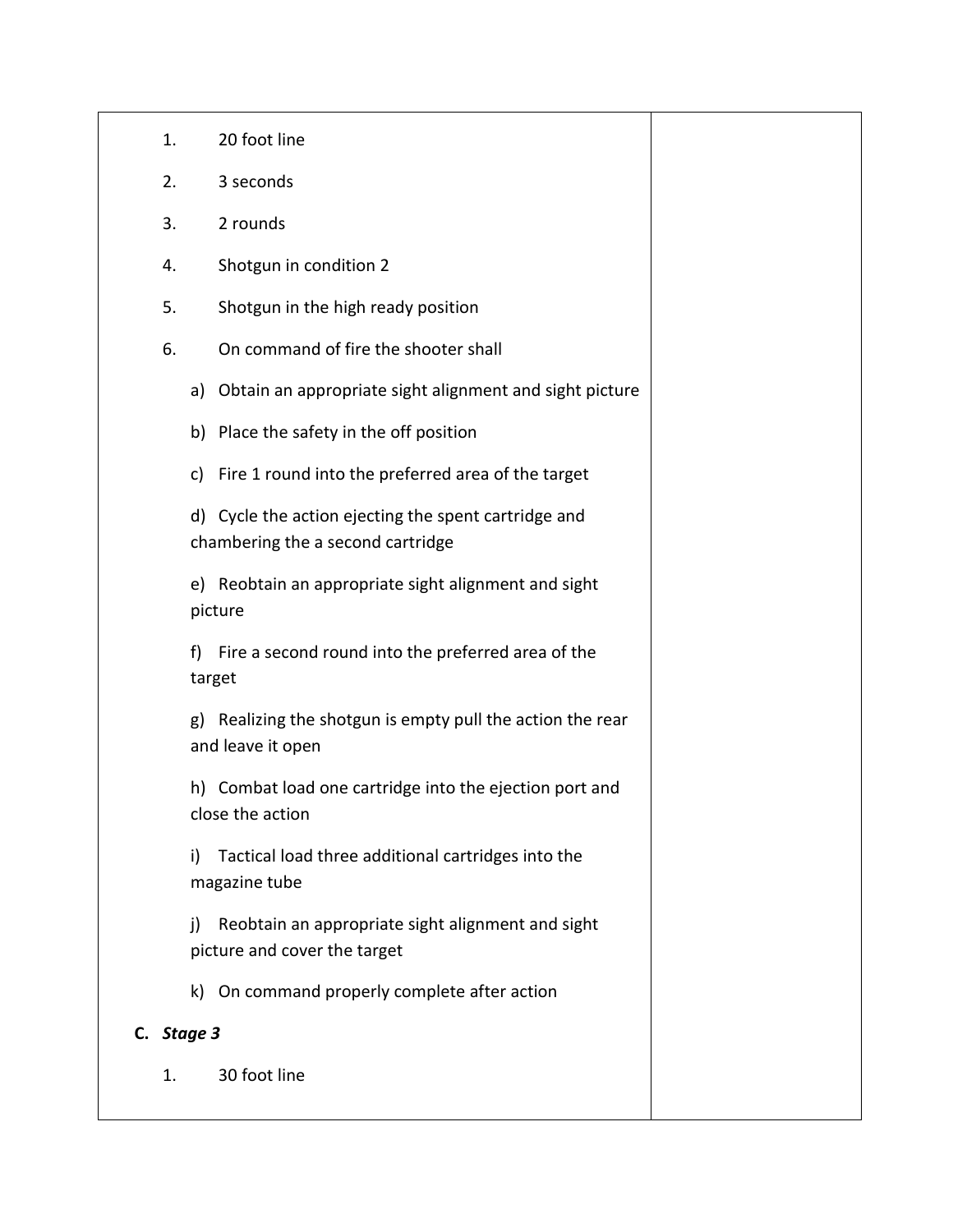|    | <b>MULTIPLE TARGETS</b>                                                                   |                                                                    |
|----|-------------------------------------------------------------------------------------------|--------------------------------------------------------------------|
|    | On command properly unload remaining rounds from<br>$\vert$<br>shotgun                    | have no less than 6<br>points (100%) to pass<br>the course of fire |
|    | On command properly complete after action<br>k)                                           | <b>SCORING: Students must</b>                                      |
|    | Reobtain an appropriate sight alignment and sight<br>j)<br>picture and cover the target   |                                                                    |
|    | Tactical load three additional cartridges into the<br>i)<br>magazine tube                 |                                                                    |
|    | h) Combat load one cartridge into the ejection port and<br>close the action               |                                                                    |
|    | Realizing the shotgun is empty pull the action the rear<br>g)<br>and leave it open        |                                                                    |
|    | Fire a second round into the preferred area of the<br>f)<br>target                        |                                                                    |
|    | e) Reobtain an appropriate sight alignment and sight<br>picture                           |                                                                    |
|    | d) Cycle the action ejecting the spent cartridge and<br>chambering the a second cartridge |                                                                    |
|    | Fire 1 round into the preferred area of the target<br>c)                                  |                                                                    |
|    | b) Place the safety in the off position                                                   |                                                                    |
|    | Obtain an appropriate sight alignment and sight picture<br>a)                             |                                                                    |
| 6. | On command of fire the shooter shall                                                      |                                                                    |
| 5. | Shotgun in the high ready position                                                        |                                                                    |
| 4. | Shotgun in condition 2                                                                    |                                                                    |
| 3. | 2 rounds                                                                                  |                                                                    |
| 2. | 3 seconds                                                                                 |                                                                    |

### **VI. MULTIPLE TARGETS**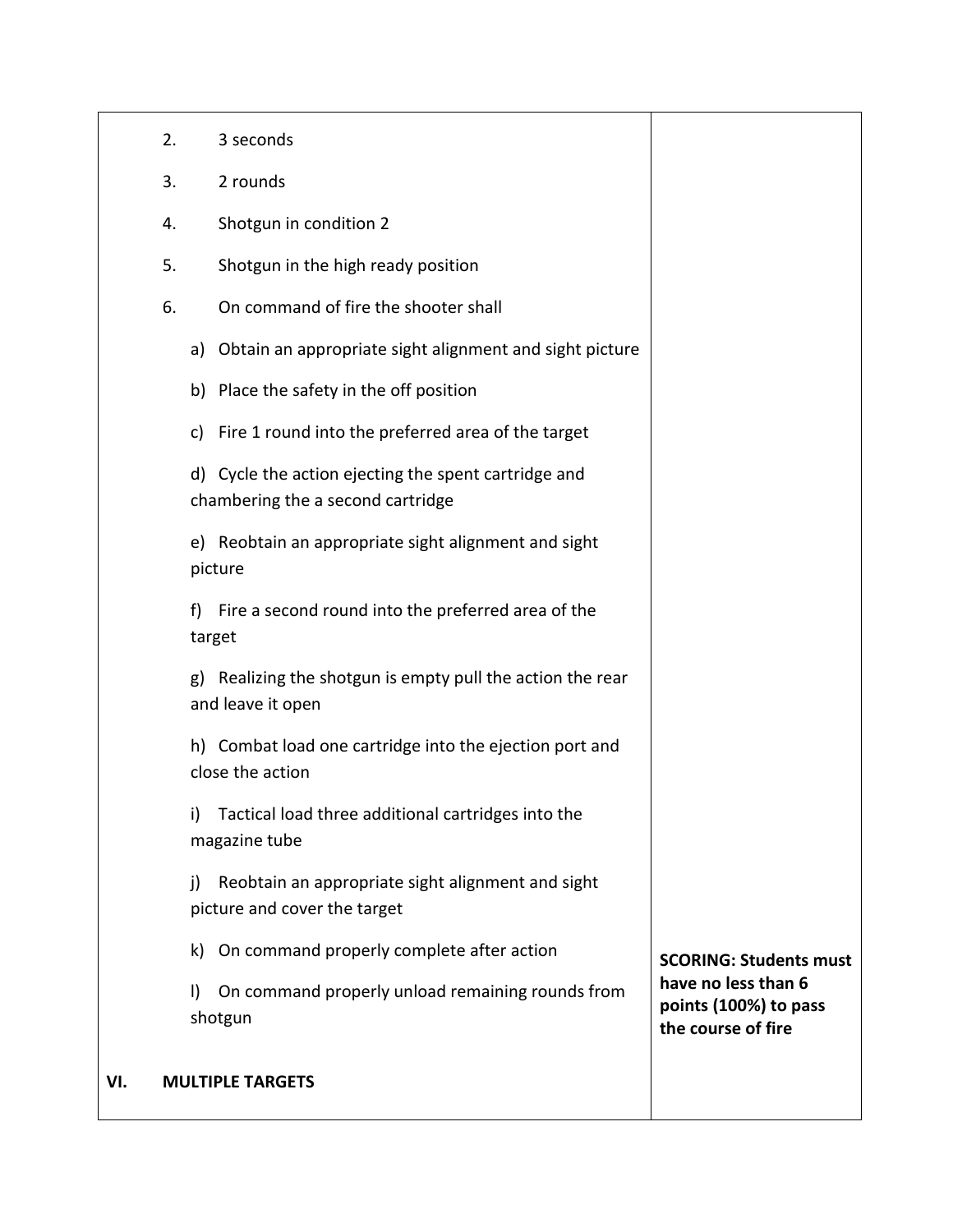| A. Purpose          |                                                                                                                                               |                                                                                      |
|---------------------|-----------------------------------------------------------------------------------------------------------------------------------------------|--------------------------------------------------------------------------------------|
| 1.<br>another       | Threats are unpredictable and at times officers may<br>face multiple threats at the same time or one right after                              |                                                                                      |
| 2.                  | Officers must ascertain not only if the multiple threats<br>are actual threats, but also which is the greater threat to them                  |                                                                                      |
| 3.<br>severity      | Officers should address threats in the order of their                                                                                         |                                                                                      |
| 4.<br>threats:      | Officers should consider the following when assessing                                                                                         |                                                                                      |
| a)                  | What weapon, if any does the threat possess?                                                                                                  |                                                                                      |
|                     | b) What angle does the threat have on officer?                                                                                                |                                                                                      |
| c)                  | What is the proximity of the threat?                                                                                                          |                                                                                      |
| <b>B.</b> Technique |                                                                                                                                               | <b>DEMONSTRATE</b>                                                                   |
| 1.                  | Eyes / Head / Gun                                                                                                                             | <b>Using "Red Gun"</b>                                                               |
|                     | a) Eyes                                                                                                                                       |                                                                                      |
|                     | Once the shooter has determined which threat<br>(1)<br>must be addressed first they shall lock their eyes on the<br>threat                    | <b>Students will practice</b><br>technique using the<br><b>Remington 870 Shotgun</b> |
|                     | b) Head                                                                                                                                       |                                                                                      |
|                     | (1)<br>Once the shooter has locked their eyes onto the<br>threat they will move their head to line up with the<br>threat                      |                                                                                      |
| c)                  | Gun                                                                                                                                           |                                                                                      |
|                     | (1)<br>Once the shooter has locked their eyes and head<br>onto threat they will either mount the shotgun or move<br>the shotgun to the threat |                                                                                      |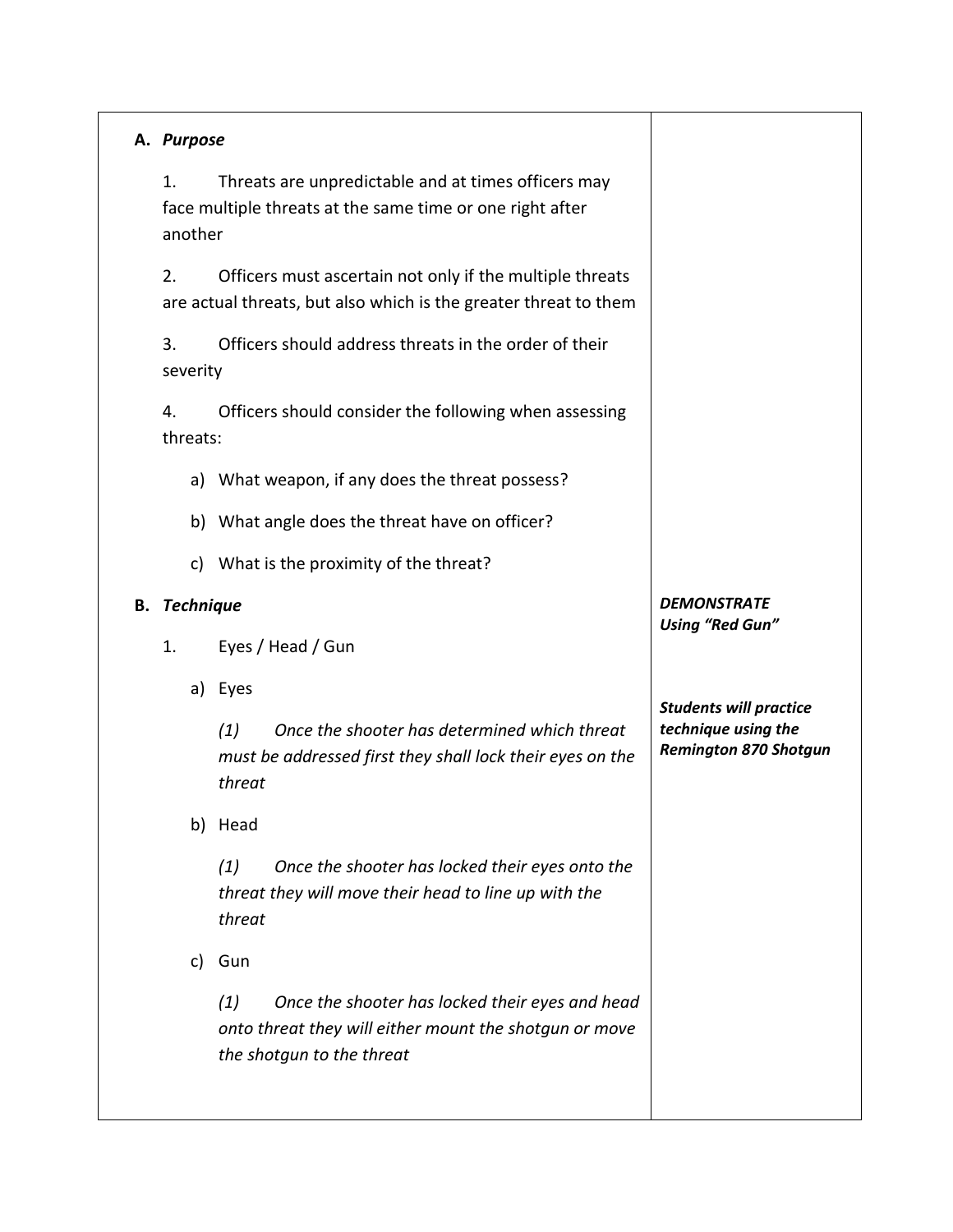| C. Drill |                                                                                                              | <b>Students will practice</b>                       |
|----------|--------------------------------------------------------------------------------------------------------------|-----------------------------------------------------|
| 1.       | Targets will be placed every other position                                                                  | technique using the<br><b>Remington 870 Shotgun</b> |
| a)       | Each student will have two targets of responsibility                                                         | and Birdshot                                        |
|          | b) One to the right and one to the left of them                                                              |                                                     |
| 2.       | Student will be split into relays of six shooters                                                            |                                                     |
| 3.       | Students will themselves between the two targets of<br>responsibility at the distance instructed             |                                                     |
| 4.       | Shooters will be given the command to load the<br>shotgun to "Cruiser Ready" and obtain a low ready position |                                                     |
| 5.       | Random commands of right or left and how many<br>rounds to be fired at each target will be given             |                                                     |
| a)       | On command of "RIGHT" the shooter will:                                                                      |                                                     |
|          | Look at the right target with their eyes followed<br>(1)<br>by their head                                    |                                                     |
|          | (2)<br>Properly mount the shotgun                                                                            |                                                     |
|          | (3)<br>Obtain proper sight alignment / sight picture                                                         |                                                     |
|          | (4)<br>Using proper trigger management shoot the<br>amount of rounds instructed on the right target          |                                                     |
|          | (5)<br>Look at the left target with their eyes                                                               |                                                     |
|          | (6)<br>Move their head to the target                                                                         |                                                     |
|          | (7)<br>Move the shotgun to the target                                                                        |                                                     |
|          | (8)<br>Using proper trigger management shoot the<br>amount of rounds instructed on the right target          |                                                     |
|          | (9)<br>Obtain proper sight alignment / sight picture                                                         |                                                     |
|          | (10)<br>Using proper trigger management shoot the<br>amount of rounds instructed on the right target         |                                                     |
|          | On command properly complete after action<br>(11)                                                            |                                                     |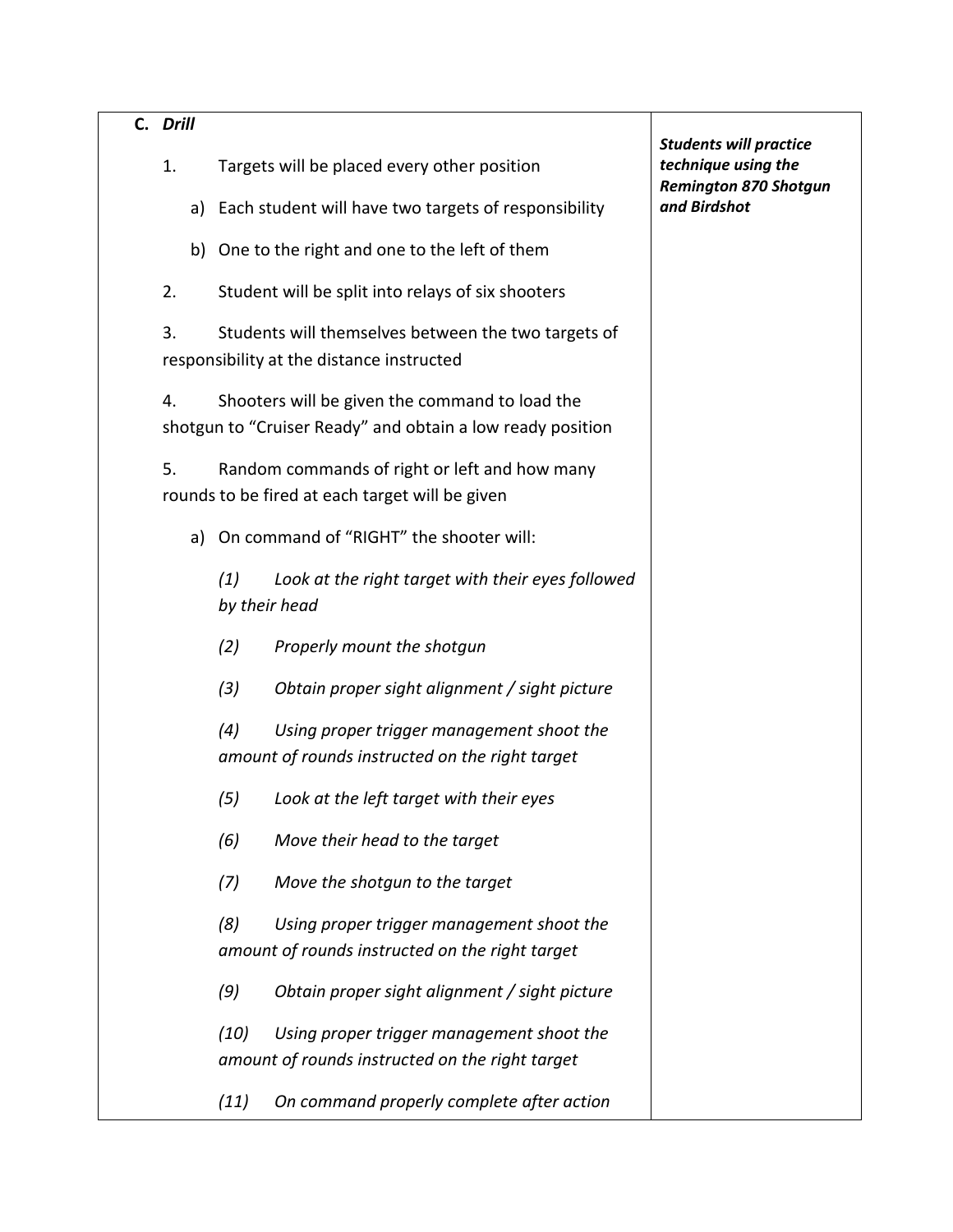*(12) On command either properly unload remaining rounds from shotgun or address the additional targets*

b) On command of "LEFT" the shooter will:

*(1) Look at the left target with their eyes followed by their head*

*(2) Properly mount the shotgun*

*(3) Obtain proper sight alignment / sight picture*

*(4) Using proper trigger management shoot the amount of rounds instructed on the left target*

*(5) Look at the right target with their eyes*

*(6) Move their head to the target*

*(7) Move the shotgun to the target*

*(8) Using proper trigger management shoot the amount of rounds instructed on the right target*

*(9) Obtain proper sight alignment / sight picture*

*(10) Using proper trigger management shoot the amount of rounds instructed on the right target*

*(11) On command properly complete after action* 

*(12) On command either properly unload remaining rounds from shotgun or address the additional targets*

**6. With additional time the aforementioned drill will be completed at different distance**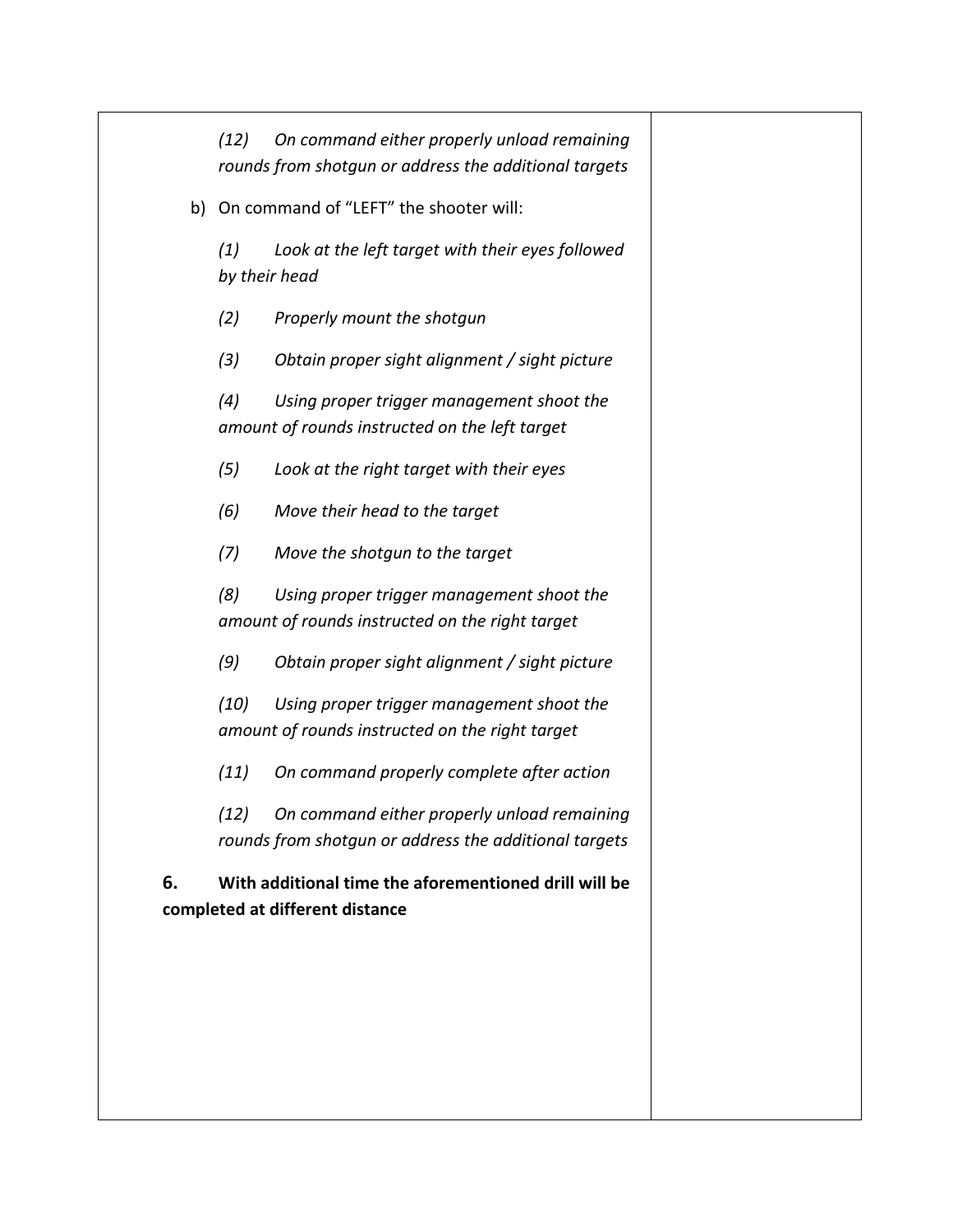**Shotgun Loading**

**Shotgun Unloading** 

**Shotgun Conditions**

**OPOTA State Requalification Course of Fire for Shotgun**

**Multiple Target Drills**